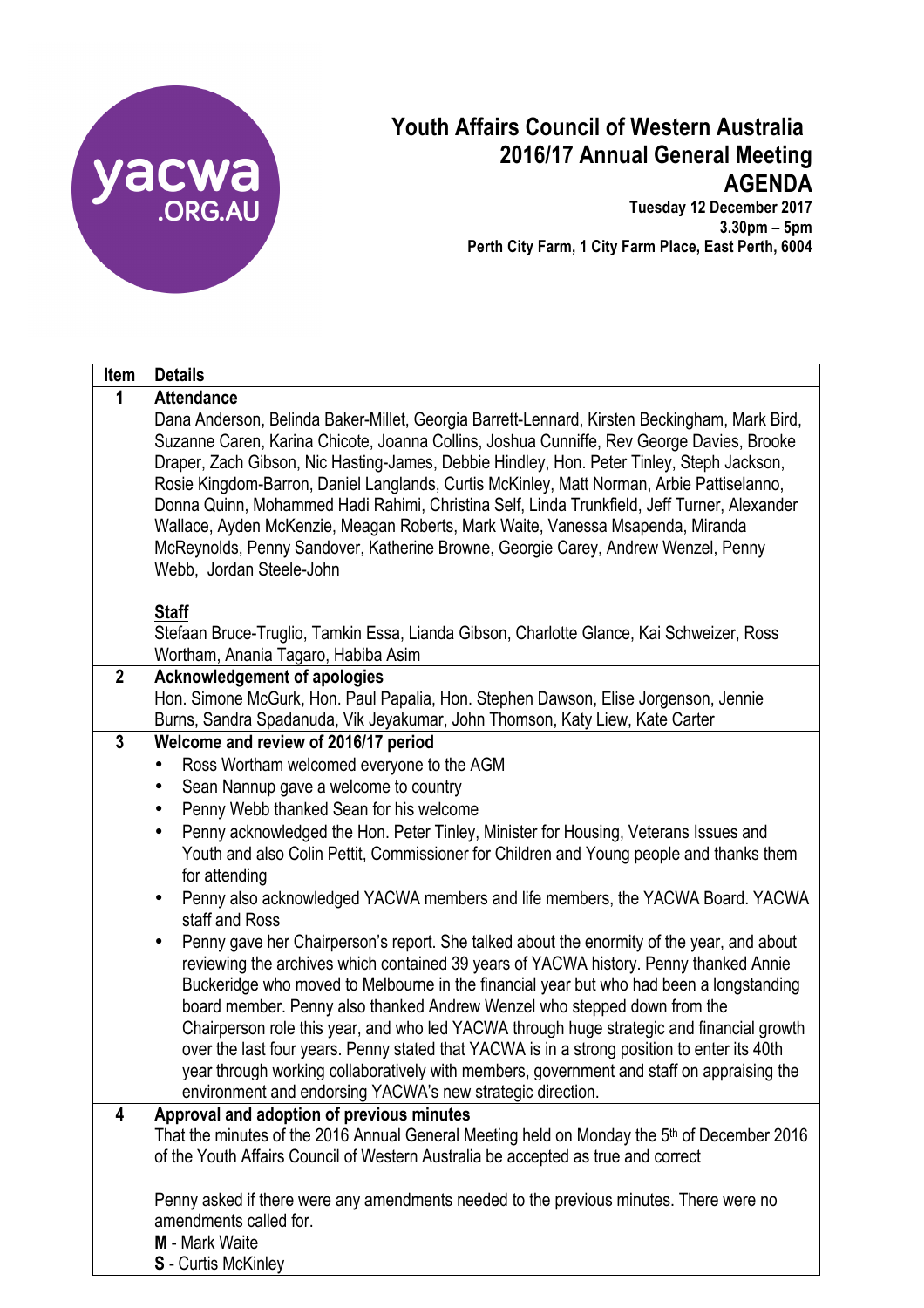|   | Minutes were passed as true and correct.                                                                                                                                                                                                                                                                                                                                                                                                                                          |
|---|-----------------------------------------------------------------------------------------------------------------------------------------------------------------------------------------------------------------------------------------------------------------------------------------------------------------------------------------------------------------------------------------------------------------------------------------------------------------------------------|
| 5 | Announcement of elected board member<br>Penny introduced Hayley and Ayden as the returning officers. Penny explained the transition<br>arrangements and that moving from two-year to three-year terms for board members, which was<br>carried at the last AGM, meant that with the five vacancies, the three with the most votes would<br>receive two-year terms, and the two with the next most would receive one-year terms. The<br>following people were elected to the board: |
|   | Brooke Draper - 2-year term<br>Georgie Carey - 2-year term<br>Vik Jeyakumar - 2-year term<br>John Thomson - 1-year term<br>Karina Chicote - 1-year term                                                                                                                                                                                                                                                                                                                           |
| 6 | <b>CEO</b> report<br>Ross thanked Penny and Georgie for the chairperson's report. He thanked Andrew and all the<br>board who helped orient him to YACWA. Ross also thank Sean Nannup, and gave an<br>acknowledgement of country.                                                                                                                                                                                                                                                  |
|   | Ross gave an overview of what had been achieved in the 2016/2017 year at YACWA. He spoke<br>of YACWA's three core pillars of youth leadership, sector support and development and policy<br>and advocacy, and the main achievements under each which included:                                                                                                                                                                                                                    |
|   | Youth leadership<br>2016 Youth Awards<br>Catalyst Youth Summit and youth leadership group<br>$\bullet$<br>Youth Disability Advocacy Network (YDAN) – auspicing<br>$\bullet$<br>Hong Kong Youth Exchange<br>$\bullet$<br>Shout Out youth public speaking bureau<br>$\bullet$<br>Involving young people on YACWA's board, staff, surveys, consultations, events and<br>project work                                                                                                 |
|   | Sector support and development<br>Majors events (Fairground, Young people in care sector summit)<br>Sector networks and collaboration (ANY network, MYAN WA)<br>Sector capacity building (YEP Project, Aboriginal Youth Investment Reforms project)<br>$\bullet$<br>YACWA consultancy<br>٠                                                                                                                                                                                        |
|   | Policy and advocacy<br>Written submissions doubled this year (nine in total)<br>Policy analysis and position papers, including state and federal analysis and YACWA's<br>inaugural 2016/17 Prebudget Submission                                                                                                                                                                                                                                                                   |
|   | Ross also gave an overview the many ways in which YACWA represents its members, including<br>committee representation, parliamentary hearings, national representation and briefings, and he<br>encouraged members to utilise this by continuing to talk with YACWA about issues in the sector<br>and that are relevant for young people.                                                                                                                                         |
|   | Finally, Ross thanked all of YACWA's funders and supporters (full list in the AGM report).                                                                                                                                                                                                                                                                                                                                                                                        |